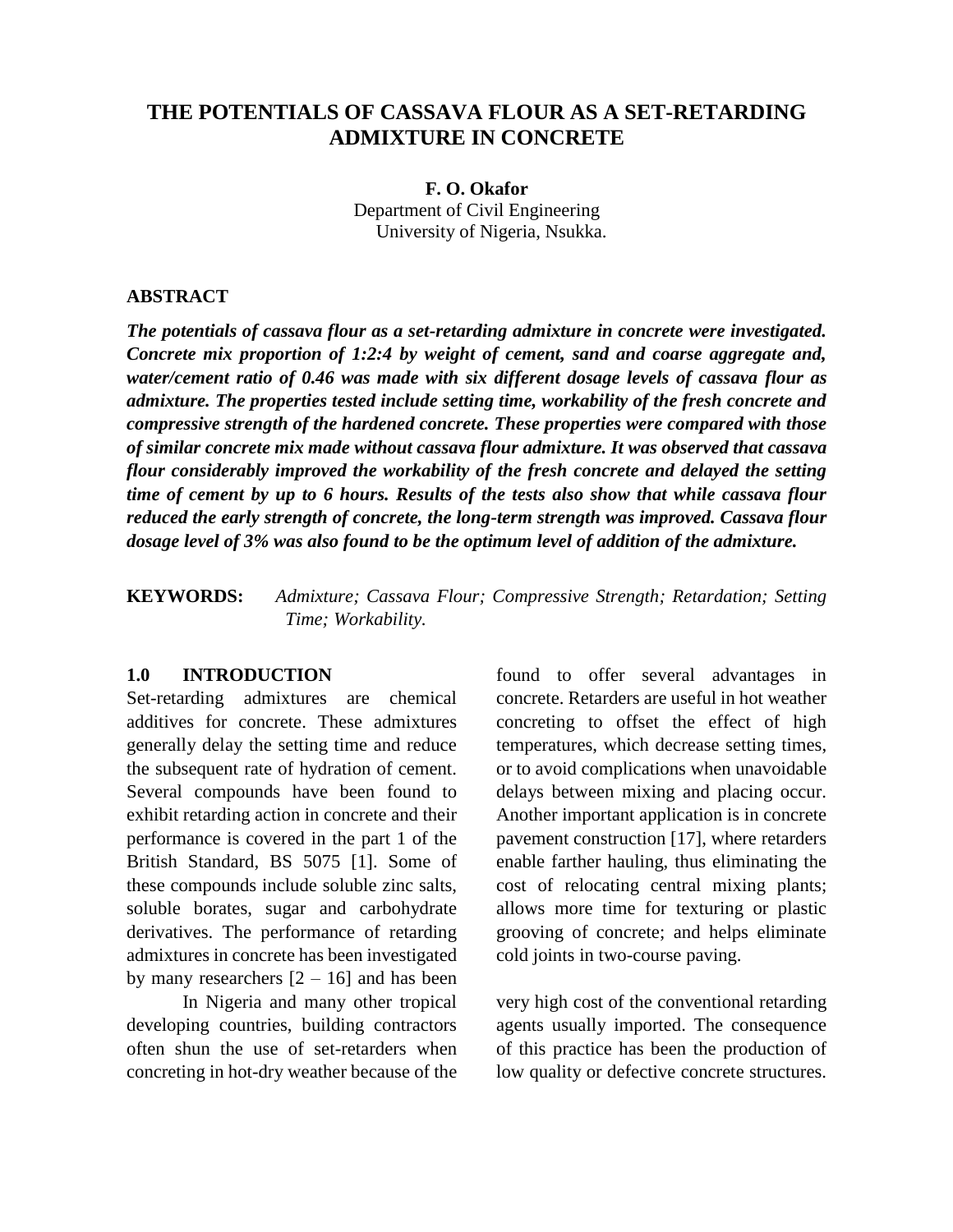As a contribution towards reversing this trend, the potentials of cassava flour as a set-retarder are investigated. Cassava tubers are very rich in carbohydrate, relatively cheap, produced locally in very large quantities and the production of flour from these tubers does not require any complicated technology.

This paper is a discussion of the results of an investigation on the potentials of cassava flour as a set-retarding admixture in concrete.

### **2.0 MATERIALS AND PROCEDURES**

### **2.1 Cassava Flour**

Fresh cassava tubers were peeled and chopped into thin slices, washed and sun dried to constant weight. The dried cassava chips were then ground to a fine texture in a mill and the flour obtained sieved with BS sieve No. 85 to remove any chaff present in the flour. The processed flour was then stored in plastic bags. Chemical analysis of the cassava flour gave the follow results.

Starch content: *93.24%*

Solubility: *8.6% (8.6 g/100 ml of water)* pH (1 gm in 100 ml of water): *6.27 (slightly acidic)*

Cyanide content: *4.86%.*

### **2.2 Cement**

The cement used in the investigation is ordinary Portland cement marketed by Dangote (Nig.) Ltd and has successfully been in use for laboratory investigations.

### **2.3 Aggregates**

The grading of the river sand used in the tests conformed to the zone 3 requirements of BS 882 [18]. The coarse aggregate used is natural gravel of lateritic origin with particles size distribution shown in Table 1. The sieve analysis was carried out in accordance with BS 812 [19].

**Table 1:** Grading of the Coarse Aggregate

| Sieve size (mm) | Cumulative %<br>by |  |  |  |  |
|-----------------|--------------------|--|--|--|--|
|                 | weight passing     |  |  |  |  |
| 19.05           | 100                |  |  |  |  |
| 13.20           | 72                 |  |  |  |  |
| 9.50            | 51                 |  |  |  |  |
| 4.75            |                    |  |  |  |  |
| 2.36            |                    |  |  |  |  |

## **2.4 Preparation of Specimens**

The mix proportion adopted was 1:2:4 by weight of cement, fine and coarse aggregate and free water/cement ratio of 0.46. Concrete mixes were prepared with cassava flour admixture dosage of 1%, 2%, 3%, 5%, 7% and 10% by weight of cement. For comparisons of properties of the various concretes, control concrete without admixture was also made.

Mixing and compaction was by hand. The required weight of cassava flour admixture was first mixed with cement followed by the addition of fine and coarse aggregate and then water. Workability measurements were carried out on the various concretes by two of three BS1881 [20] standard test methods (slump and compacting factor).

All test specimens were kept under cover with wet jute bags in the laboratory until demoulding at 24 hours after which they were transferred to curing water at room temperature.

The property of the hardened concrete tested was compressive strength on 100 mm cubes, three samples being tested at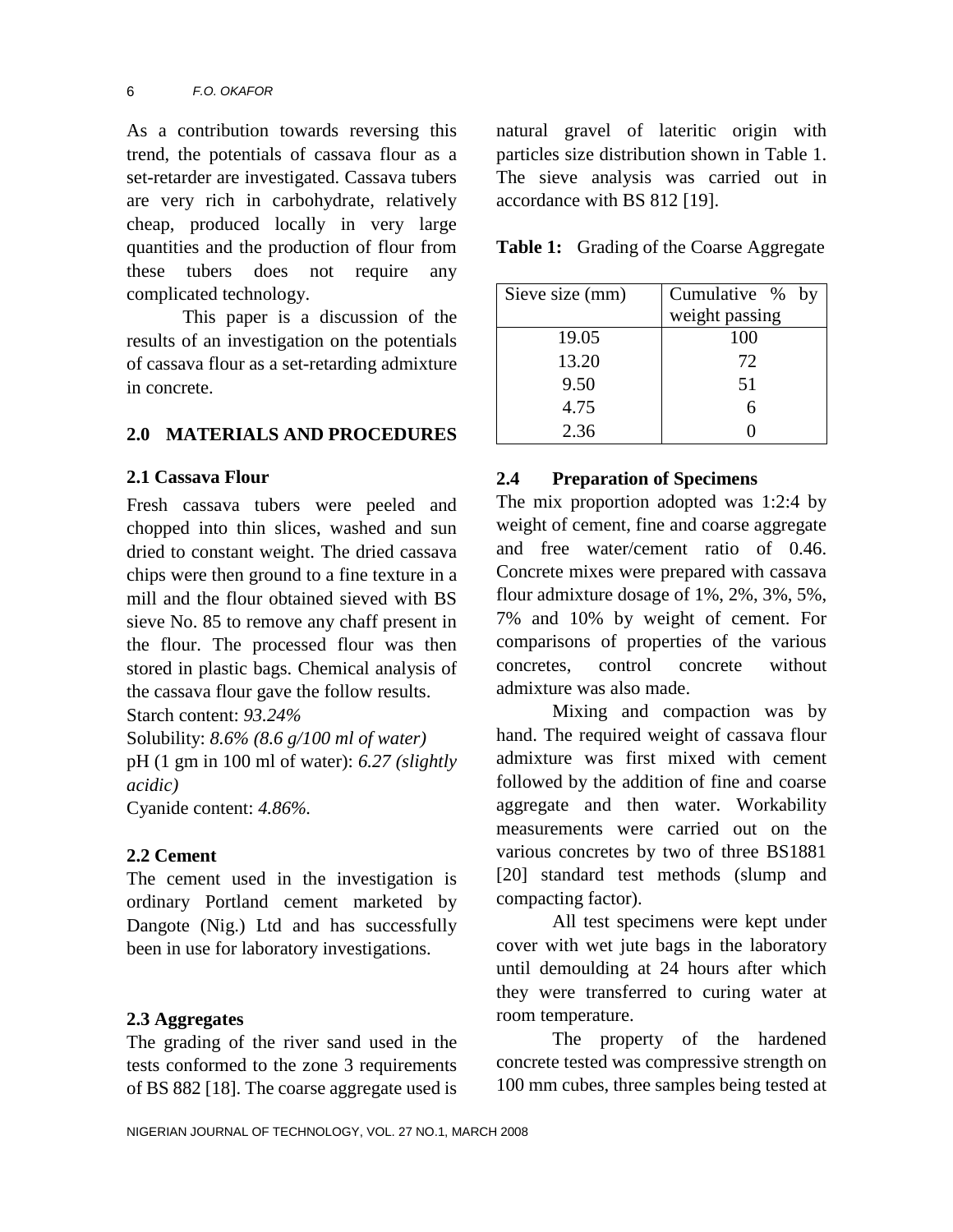each age of 3 days, 7 days, 14 days, 28 days and 56 days.

The setting time of cement for the various dosage level of cassava flour was determined in accordance with BS 4550 [21].

# **3.0 RESULTS AND DISCUSSION**

# **3.1 Setting Time**

The results of the setting time tests are presented in Table 2. The results indicate a markedly delay in both the initial and final setting time of cement by the addition of cassava flour up to 3% of the weight of cement. The delay in the initial and final setting time increases with increase in the dosage level of the admixture. Within the range of 3% dosage level, the delay in the initial and final setting time was of the order of about 5 hours and 6 hours respectively.

However, above 3% level of addition of cassava flour there was a decrease in the initial setting time of cement. While shortening of the initial setting time increases with increase in the dosage level of cassava flour, the trend of the final setting time remains unaffected. The observed acceleration of the initial setting time may be attributed to the increased cyanide content of the cement due to the increased quantity of cassava flour. The cyanide probably altering appreciably the alkalinity of the cement environment with consequent acceleration of the initial setting time. However, this condition appears to cease as cyanide becomes exhausted and the retarding action of the carbohydrate restored, hence, the final setting time remains unaffected.

There appears to be an optimum dosage level of cassava flour as a set-retarding admixture. The observed delay in the setting time of cement achieved by the addition of up to 3% cassava flour is within the requirements by the relevant British Standard [1, 22]. Furthermore, acceleration of the initial setting time occurs when the dosage level of cassava flour exceeds 3%, hence, 3% cassava flour by weight of cement appears to be the optimum dosage level of the admixture.

| Cassava<br><b>Flour Dosage</b><br>Level | Initial<br>Setting<br>Time |     | Final<br>Setting<br>Time |      |  |
|-----------------------------------------|----------------------------|-----|--------------------------|------|--|
| (%)                                     | Hrs.                       | Min | Hrs.                     | Min. |  |
| $\Omega$                                | 02                         | 15  | 03                       | 30   |  |
|                                         |                            |     |                          |      |  |
| 1                                       | 04                         | 10  | 05                       | 40   |  |
| 2                                       | 06                         | 40  | 08                       | 50   |  |
| 3                                       | 07                         | 00  | 09                       | 10   |  |
| 5                                       | 02                         | 10  | 11                       | 30   |  |
| 7                                       | 01                         | 00  | 13                       | 20   |  |
| 10                                      | 00                         | 50  |                          |      |  |

# **Table 2: Effects of Cassava Flour on the Setting Time of Cement**

# **3.2 Workability**

The effect of cassava flour on the workability of fresh concrete is shown in Figure 1 for different dosage levels of the admixture. The results indicate that the presence of cassava flour in concrete leads to better workability of the mix. The observed improvement in workability with increase in the dosage level of admixture is indicated by all two test methods used (slump and compacting factor). The improvement in workability indicate the presence of surface-active agents in cassava flour which are absorbed on the cement particles giving them a negative charge, and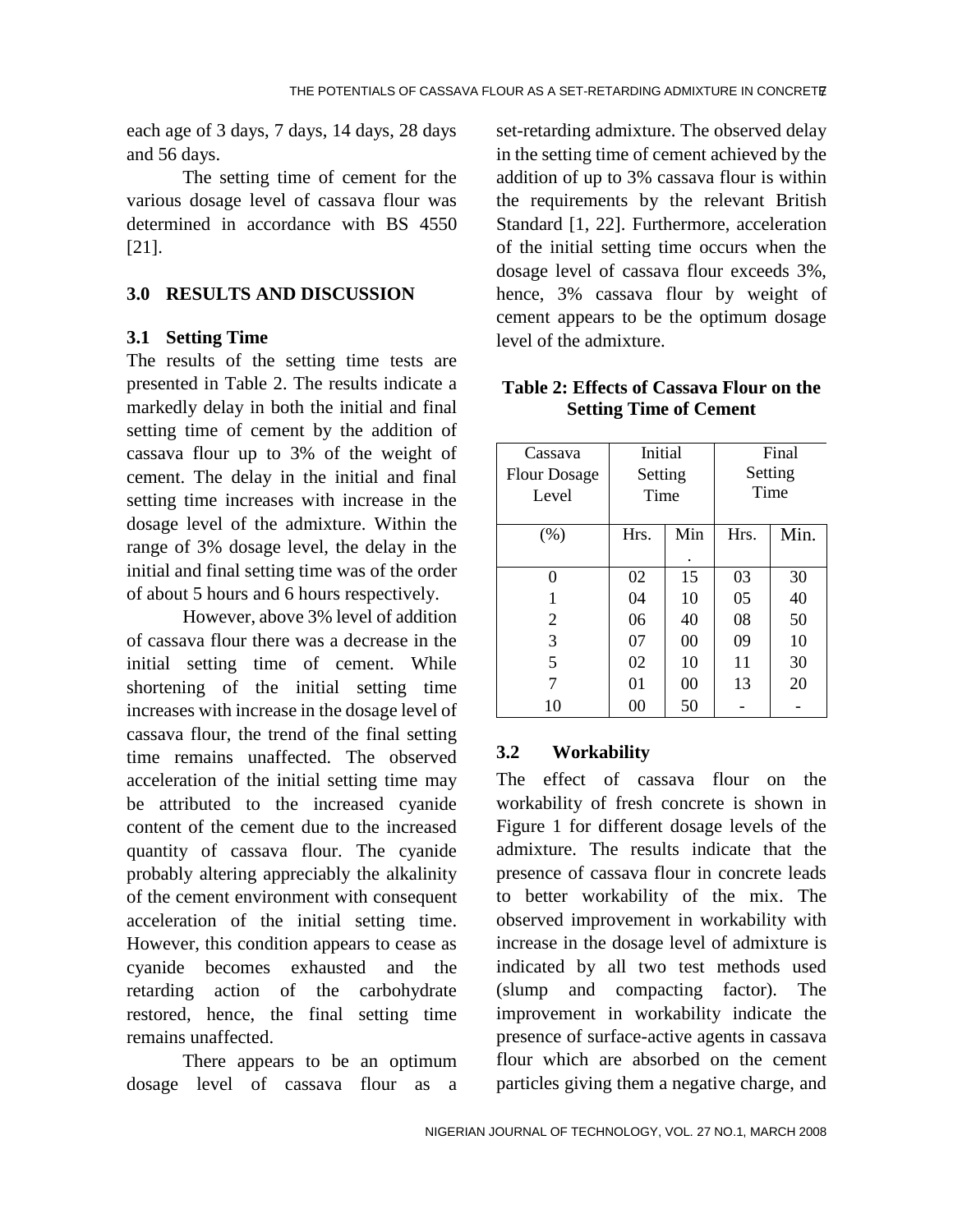leads to repulsion between the particles with resultant dispersion and greater particle mobility [23]. The degree of improvement of workability of concrete by cassava flour

admixture is appreciable, typically raising the slump and compacting factor from 5 mm and 0.79 to 40 mm and 0.89 respectively for 3% admixture dosage level.



*Figure 1: Effect of Cassava Flour Upon Slump and Compacting Factor*

It was also observed that the addition of cassava flour in concrete markedly increased the cohesion and plasticity of the mix giving the concrete a better surface finish. This observation was confirmed during the compacting factor tests, as concretes with admixture dosage levels of 3% and above tend to stick in the hoppers and had to be eased by poking with a steel rod.

#### **3.3 Saturated Density**

The saturated density results for all mixes at different ages are presented in Table 3. The results generally showed small increases in saturated density (up to about 24 kg/m<sup>3</sup>) with increasing time of storage in water from 3 days to 56 days. Table 2 also indicates that for a given cassava flour dosage level and age, the saturated density

of the test concretes are higher than those of the control concrete. The trend of the result may be attributed to the enhanced workability achieved by the addition of cassava flour which permitted higher degree of compaction to be attained with the resulting increase in density. Another factor which may have contributed to the enhanced density of the test concrete may include the effect of the delayed setting resulting to the formation of denser gel [24].

**Table 3:** Density Test Results

| Cassava                        |               | Saturated density ( $kg/m3$ ) at |            |            |            |
|--------------------------------|---------------|----------------------------------|------------|------------|------------|
| Flour Dosage<br>Level, $(\% )$ | 3 days 7 days |                                  | 14<br>days | 28<br>days | 56<br>days |
|                                |               |                                  |            |            |            |
|                                | 2529          | 2531                             | 2530       | 2537       | 2542       |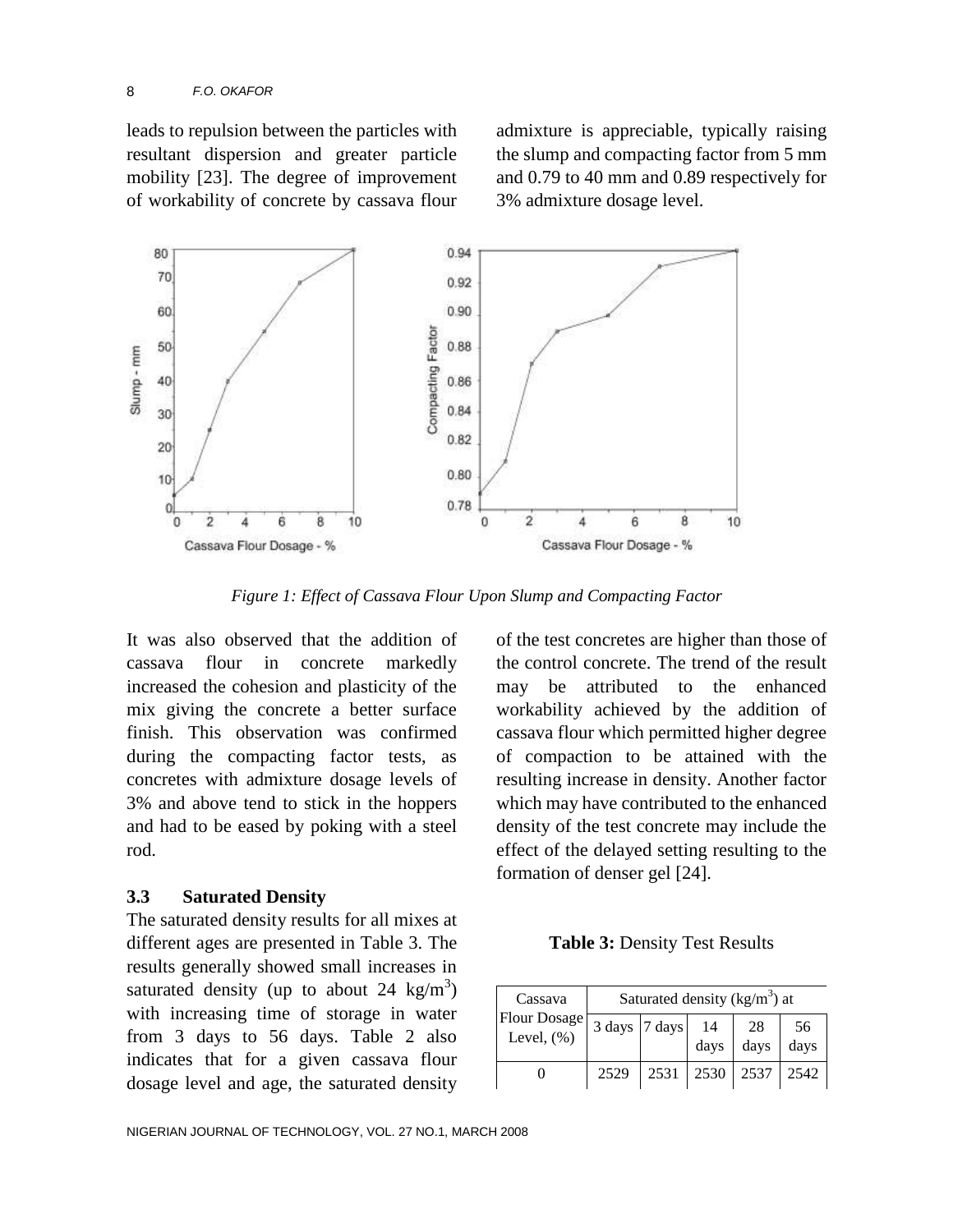|                | 2536 | 2532 | 2548 | 2554 | 2558 |
|----------------|------|------|------|------|------|
| $\mathfrak{D}$ | 2550 | 2552 | 2559 | 2561 | 2574 |
| 3              | 2565 | 2563 | 2566 | 2568 | 2573 |
| 5              | 2558 | 2555 | 2561 | 2563 | 2665 |
|                | 2552 | 2556 | 2557 | 2560 | 2562 |
| 10             | 2554 | 2556 | 2560 | 2571 | 2574 |

#### **3.4 Compressive Strength**

Results for the development of compressive strength up to an age of 56 days for all mixes are shown in Figure 2. It is observed from these results that the trend of compressive strength development with age for concrete containing cassava flour admixture is similar to that obtained for the control concrete. In all cases, the compressive strength continues to increase with age and that, for concretes containing cassava flour in excess of 3% dosage level, the strength remain much lower than the control concrete at all ages. The lower strength is attributed to the prolonged retarding action of cassava flour due to the high dosage level of the admixture. These high dosage levels of cassava flour admixture are detrimental to the strength of concrete as no recordable strength is developed after 3 days and 7 days of age by concretes containing 7% and 10% dosage level of the admixture respectively.



*Figure 2: Relationship Between Compressive Strength and Age*

However, the compressive strength of concretes with admixture dosage level of 1% to 3% are observed to be much closer to the control concrete, reduction in strength of these concretes being only at the early ages. A closer examination of Figure 2 further shows that concretes with admixture dosage

of 1% to 3% developed higher strengths than the control concrete after about 14 days. The higher strength exhibited by the concretes at these ages suggests that the residual retarding effect of cassava flour is less significant after about 14 days, and strength development at this age is governed by other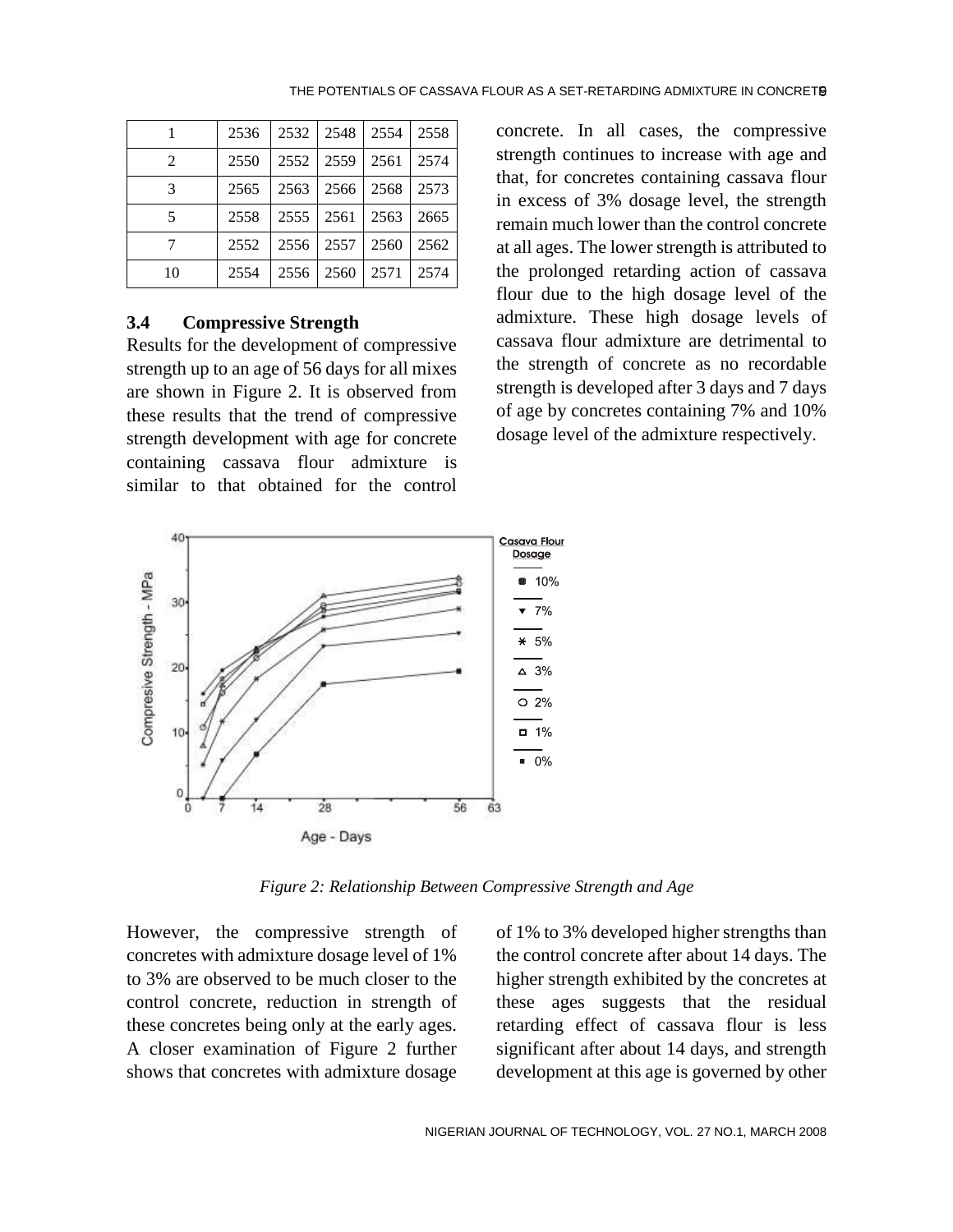factors. The major factor contributing to the higher strength development is the enhanced workability and improved degree of compaction achieved by the addition of cassava flour in concrete. Other factors may

include the effect of dispersion of cement particles and the formation of denser gel due to delayed setting [23, 24], as also may be observed from the density test results.



*igure 3: Effect of Cassava Flour Upon Relative Compressive Strength.*

Figure 3 shows the effect of cassava flour dosage level upon the relative compressive strengths of various test concretes, expressed as a percentage of the strength of control concrete at test age of 28 days. The results show that the relative compressive strength of concrete increases with increase in dosage level of cassava flour up to 3%. As the admixture dosage level exceeds 3%, there is a markedly decrease in the relative compressive strength of concrete due to the prolonged retarding action of cassava flour high dosage levels. The observed increase in the relative compressive strength is of the order of 11% at 3% dosage level of the admixture. It is again evident from Figure 3 that the optimum dosage level of cassava flour as a set-retarder is 3% by weight of cement.

#### **4.0 CONCLUSIONS**

The flowing main conclusions are drawn from the study:

- (1) Cassava flour delays the setting time of cement by up to 6 hours at dosage level not exceeding 3% by weight of cement.
- (2) Enhanced workability, compaction and higher density are achieved by the use of cassava flour as admixture in concrete.
- (3) Cassava flour exhibits plasticizing effect in concrete and can be used to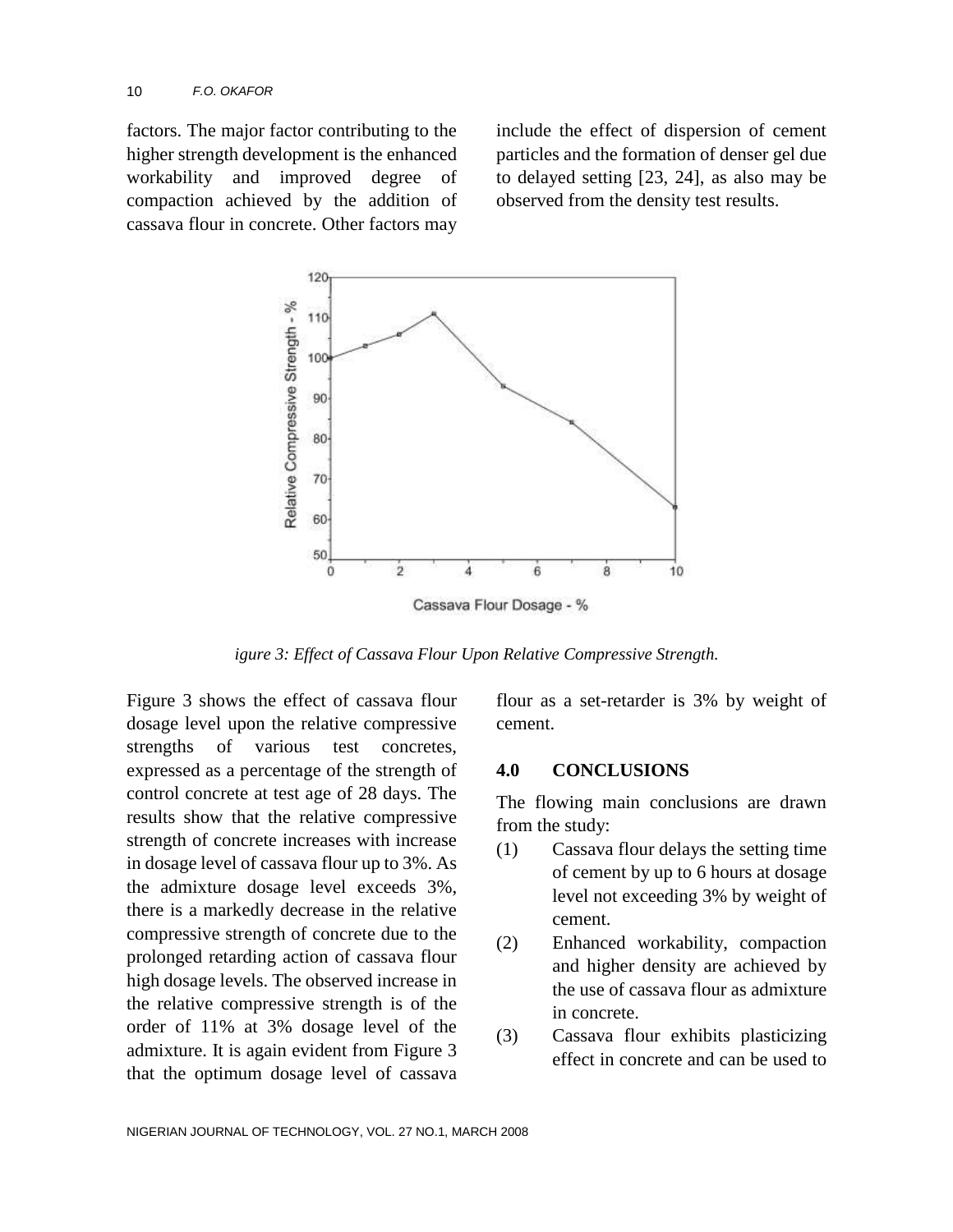advantage associated with plasticizing admixtures.

- (4) Higher long-term compressive strength can be achieved in concrete by the use of cassava flour as admixture.
- (5) The optimum dosage level of cassava flour as a set-retarding admixture is 3% by weight of cement.
- (6) On the basis of this investigation, it would appear that cassava flour perform satisfactorily as a set-retarding admixture in concrete.

### **5.0 REFERENCES**

- [1] BS 5075: Part 1, Specification of Accelerating Admixtures, Retarding Admixtures and Water Reducing Admixtures, British Standard Institution, London, 1982.
- [2] N. I. Fattuhi, Influence of Air Temperature on the Setting of Concrete Containing set Retarding Admixtures, Cem Concr Aggr 7 (1), 1958, 15 – 18.
- [3] R. Ashworth, Some Investigations into the use of Sugar as an Admixture to to Concrete, Proc. Inst. C.E., London, 31, 1965, 129 – 145.
- [4] J. R. Young, A review of the Mechanisms of Set-Retardation of Cement Pastes Containing Organic Admixtures, Cem Concr Res 2 (4), 1972, 415 – 433.
- [5] V. H. Dodson and E. Farkas, Delayed Addition of Set-Retarding Admixtures to Portland Cement Concrete, Proc. Amer. Soc. For

Testing and Materials, 64, 1964, 816 – 829.

- [6] C. A. Volick, Effect of Water-reducing Admixtures and Set-retarding Admixtures on the Properties of Plastic Concrete, ASTM Special Tech. Publ. 266, 1960, 170 – 179.
- [7] C. F. Scholar, The Influence of Retarding Admixtures on Volume Changes in Concrete, Joint Highway Res. Project Report JHRP  $-75 - 21$ , Purdue University, 1975.
- [8] A. M. Alshamsi, A. R. Sabouni and A. H. Bushlaibi, Influence of Set-Retarding Superplasticisers and Microsilica on Setting Times of Pastes at Various Temperatures, Cem Concr Res, 23 (3), 1993, 592-598.
- [9] I. Soroka and D. Ravina, Hot Weather Concreting With Admixtures, Cem Concr Comp, 20 (2-3), 1998, 129-136.
- [10] J. J. Brooks, M. A. Megat Johari and M. Mazloom, Effect of Admixtures on the Setting Times of High-Strength Concrete, Cem Concr Comp, 22 (4), 2000, 293-301.
- [11] J. D. Bapat, Performance of Cement Concrete with Mineral Admixtures, Adv Cem Res, 13 (4), 2001, 139-155.
- [12] Z. Apagyi and L. J. Csetenyi, Effect of Potassium on Setting Times of Borate Admixed Cement Pastes**,**  Adv Cem Res, 14 (3), 2002, 127-134.
- [13] K. S. Chia and M. H. Zhang, Effect of Chemical Admixtures on Rheological Parameters and Stability of Fresh Lightweight